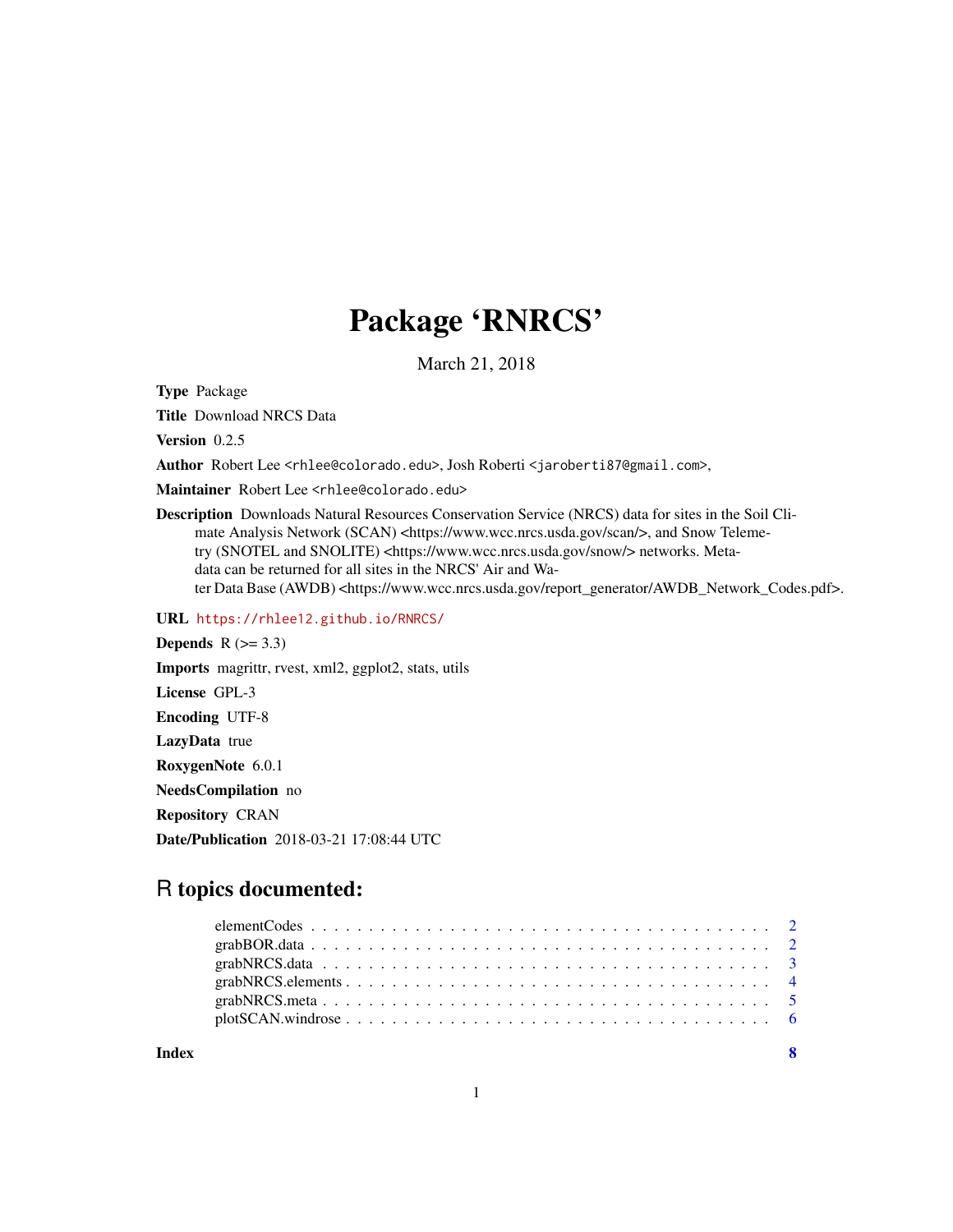<span id="page-1-0"></span>

## Description

A dataset containing Element names (eg. "Air Temperature Max") and the corresponding abbreviated element code ("TMAX).

#### Usage

data(elementCodes)

#### Format

A data frame with 102 rows and 3 variables

grabBOR.data *grabBOR.data*

## Description

A data downloading tool for reservoirs managed by the United States Bureau of Reclamation. Data retrieval is limited by the speed of the connection, if timeout errors persist break requested time periods down into smaller chunks, or use a faster connection.

#### Usage

grabBOR.data(site\_id, timescale, DayBgn, DayEnd)

## Arguments

| site_id   | The BOR site ID. Use grabNRCS meta to retrieve a list of available sites in a<br>specified network. Consider using the package 'metScanR' to locate sites. |
|-----------|------------------------------------------------------------------------------------------------------------------------------------------------------------|
| timescale | Specify the desired timescale of the data. Typically 'hourly', 'daily', or 'monthly'                                                                       |
| DayBgn    | Specify the beginning date (as YYYY-MM-DD) for the returned data.                                                                                          |
| DayEnd    | Specify the end date (as YYYY-MM-DD) for the returned data.                                                                                                |

#### Value

Returns a data frame of requested data and a list of varaibles with no data.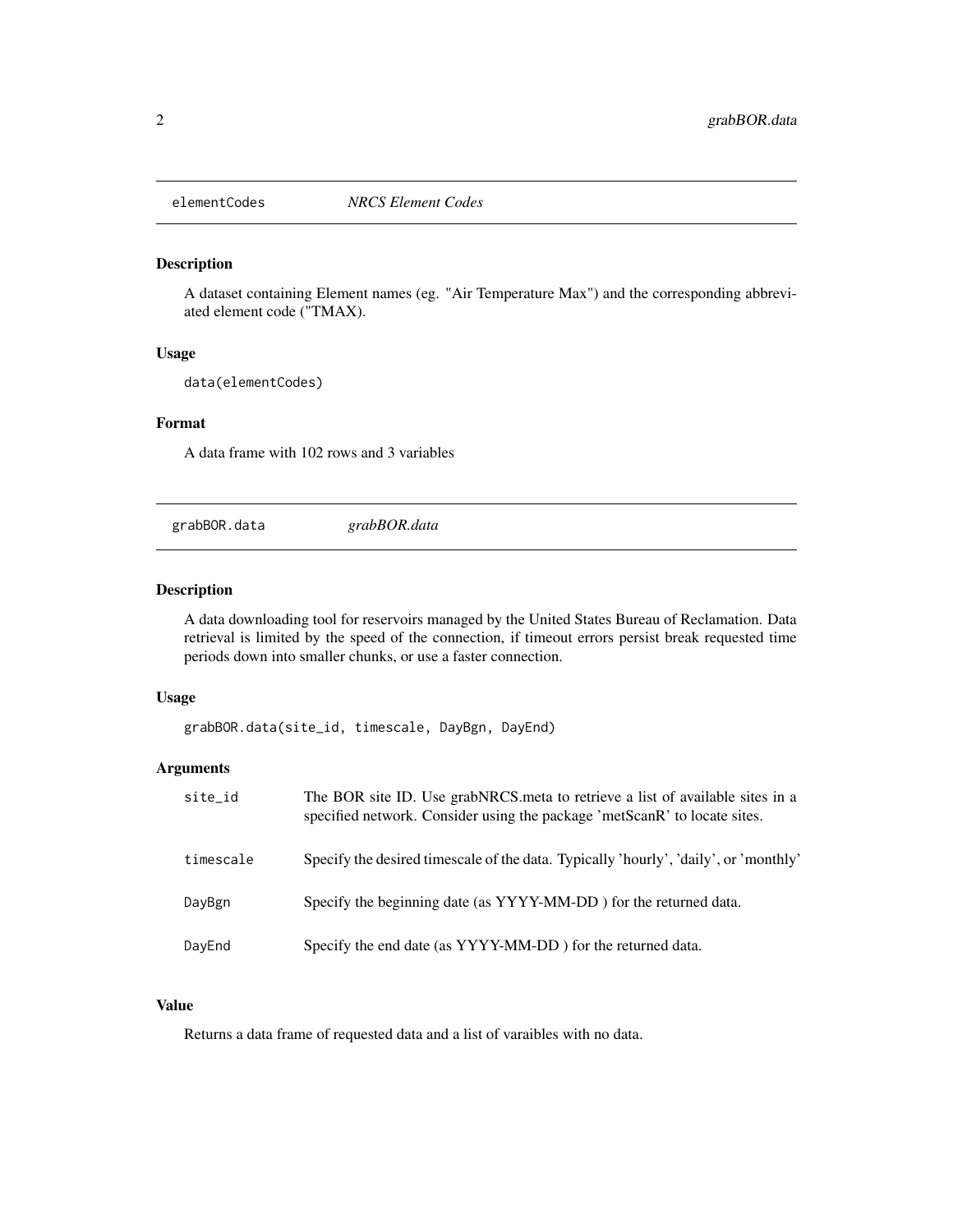```
grabNRCS.data 3
```
#### Author(s)

Robert Lee <rhlee@colorado.edu>

## References

Downloads <https://wcc.sc.egov.usda.gov/reportGenerator>

#### See Also

Currently none

#### Examples

```
## Not run:
JacksonLake<- grabBOR.data(site_id = 13010500, timescale = "monthly",
DayBgn="2016-01-01", DayEnd="2017-01-01")
```
## End(Not run) #Return monthly summaries for the period of record at a Jackson Lake, WY.

grabNRCS.data *grabNRCS.data*

#### Description

A data downloading tool for NRCS networks. Data retrieval is limited by the speed of the connection, if timeout errors persist break requested time periods down into smaller chunks, or use a faster connection.

## Usage

grabNRCS.data(network, site\_id, timescale, DayBgn, DayEnd)

## Arguments

| network   | The network of the NRCS/AWDB site of interest. Currently only works for op-<br>tions: 'SCAN','SNTL','SNTLT', and 'OTHER'.                                   |
|-----------|-------------------------------------------------------------------------------------------------------------------------------------------------------------|
| site_id   | The NRCS site ID. Use grabNRCS meta to retrieve a list of available sites in a<br>specified network. Consider using the package 'metScanR' to locate sites. |
| timescale | Specify the desired timescale of the data. Typically 'hourly', 'daily', or 'monthly'                                                                        |
| DayBgn    | Specify the beginning date (as YYYY-MM-DD) for the returned data.                                                                                           |
| DayEnd    | Specify the end date (as YYYY-MM-DD) for the returned data.                                                                                                 |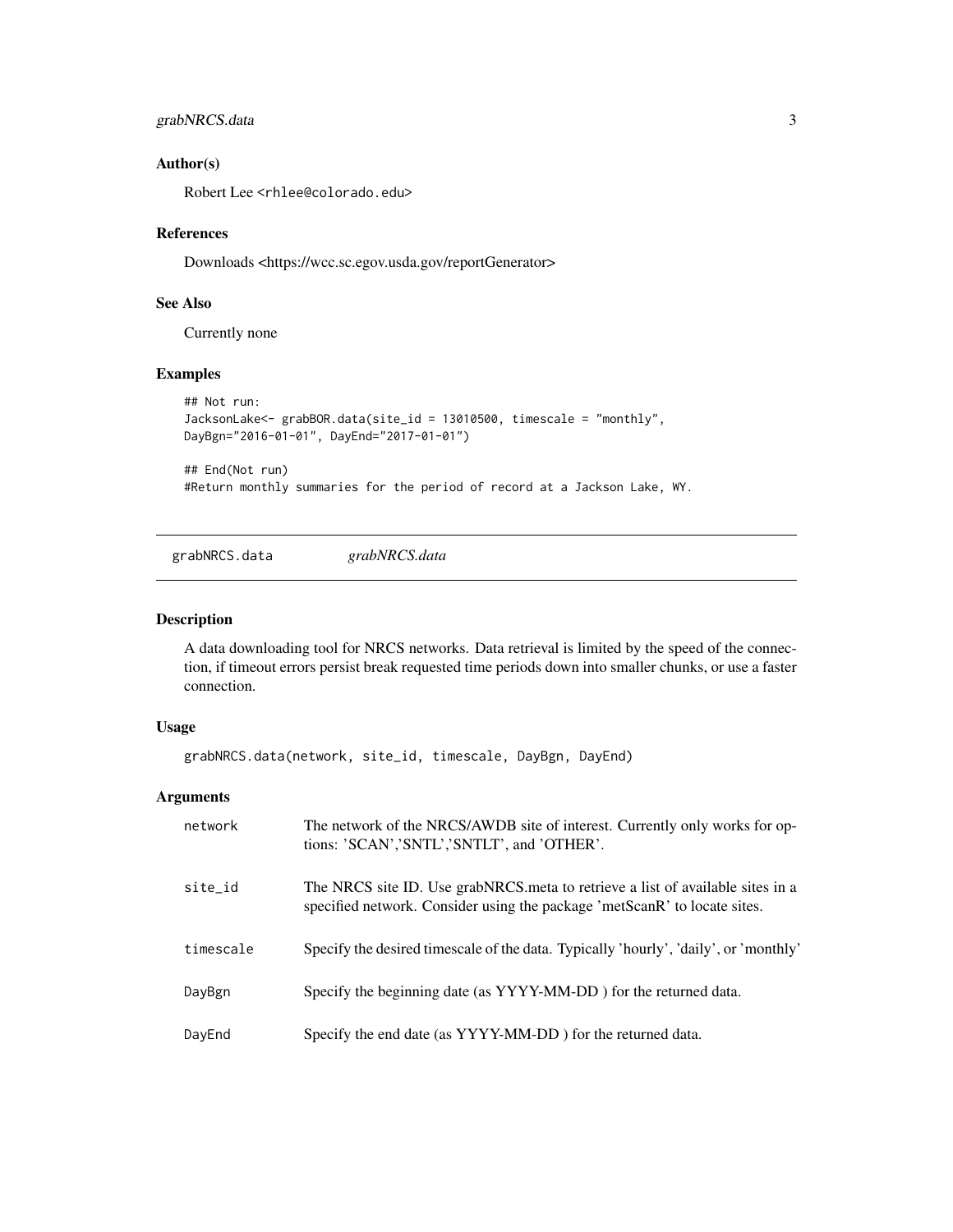#### <span id="page-3-0"></span>Value

Returns a data frame of requested data. Only elements with at least one data will be returned in the data frame.

#### Author(s)

Robert Lee <rhlee@colorado.edu>

#### References

Downloads <https://wcc.sc.egov.usda.gov/reportGenerator>

#### See Also

Currently none

## Examples

```
## Not run:
grabNRCS.data(network="SNTLT", site_id=1198, timescale="monthly",
DayBgn = '2017-01-01', DayEnd = '2017-05-01')
#Return monthly summaries between January and May 2017 of record at a SNOLITE site.
```
## End(Not run)

grabNRCS.elements *grabNRCS.elements*

## Description

A search tool that grabs element metadata (reporting variables) for sites within networks managed by the NRCS. Element level metadata can be pulled for the following networks: i) SCAN, ii) SNO-TEL (SNTL), iii) SNOTEL-Lite (SNTLT), or iv) OTHER

#### Usage

```
grabNRCS.elements(site_id = "SCAN:2221")
```
## Arguments

| site id | site id(s) of NRCS site(s) to grab metadata for. Default is $'SCAN:2221'$ . The  |
|---------|----------------------------------------------------------------------------------|
|         | user should note that it may take several minutes to download element level data |
|         | for an individual NRCS network, e.g., SCAN.                                      |

### Value

A list of n dataframes comprising the element level metadata for n NRCS sites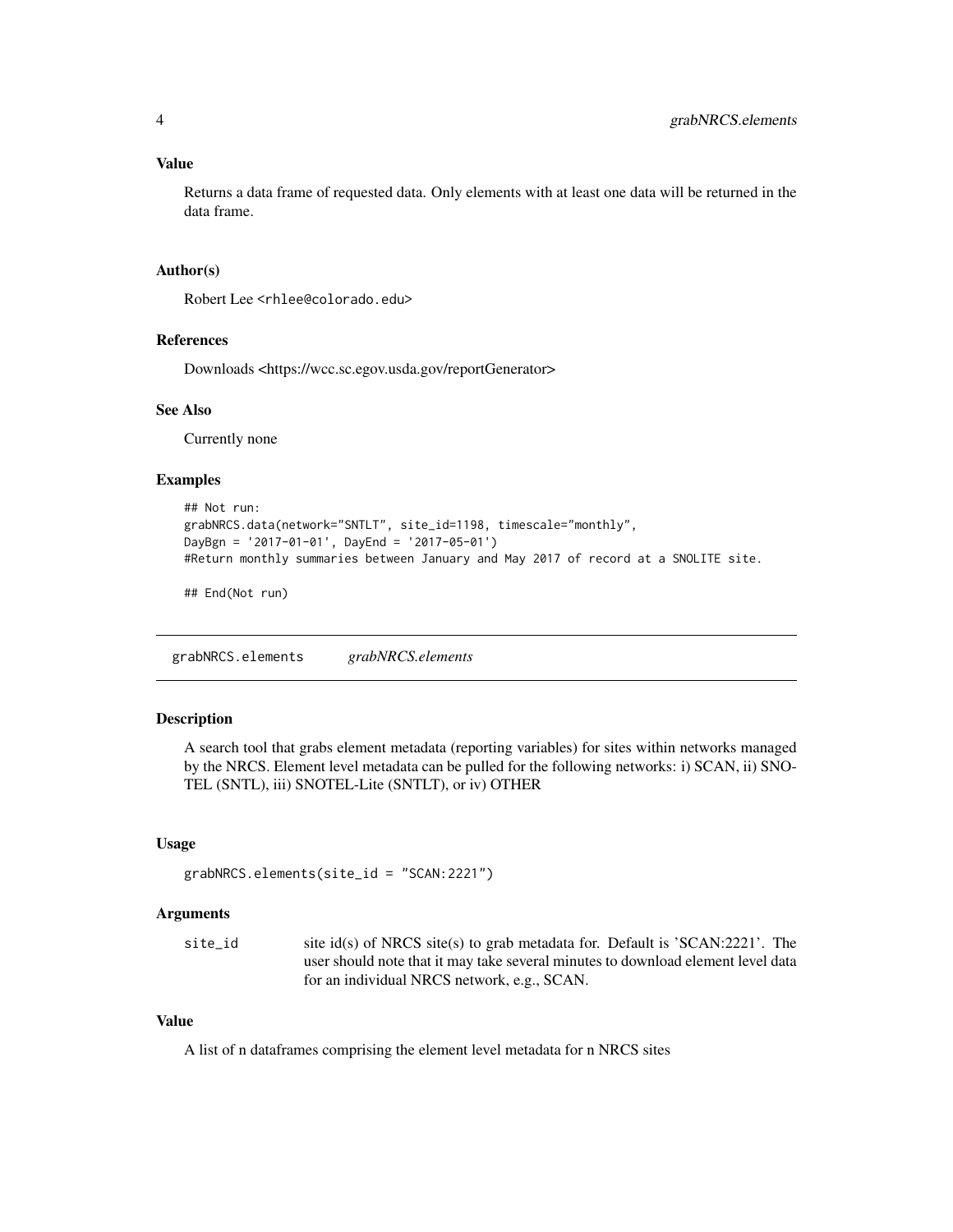## <span id="page-4-0"></span>grabNRCS.meta 5

## Author(s)

Josh Roberti <jaroberti87@gmail.com>

#### References

Downloads <https://www.wcc.nrcs.usda.gov/web\_service/AWDB\_Web\_Service\_Reference.htm>

#### See Also

Currently none

#### Examples

grabNRCS.elements(site\_id='SCAN:2221')

grabNRCS.meta *grabNRCS.meta*

#### Description

A search tool that grabs site level metadata for NRCS networks: SCAN, SNOTEL, SNOTEL-LITE, SNOW, MPRC, and OTHER

#### Usage

grabNRCS.meta(ntwrks = "SCAN", cnvrt.elev = FALSE)

## Arguments

| ntwrks     | Name(s) of NRCS network(s) to grab metadata for. Options are: 'SCAN','SNTL','SNTLT','SNOW','MP<br>and/or 'ALL'. If the user enters the term 'ALL', site level metadata for all net-<br>works will be returned. Default is 'SCAN' |
|------------|----------------------------------------------------------------------------------------------------------------------------------------------------------------------------------------------------------------------------------|
| cnvrt.elev | Optional. If set to TRUE, the elevation data will be converted from feet to<br>meters. Default is set to FALSE, i.e., elevation data are output in units of feet.                                                                |

## Value

A list of n dataframes comprising the site level metadata for n NRCS networks

### Author(s)

Josh Roberti <jaroberti87@gmail.com>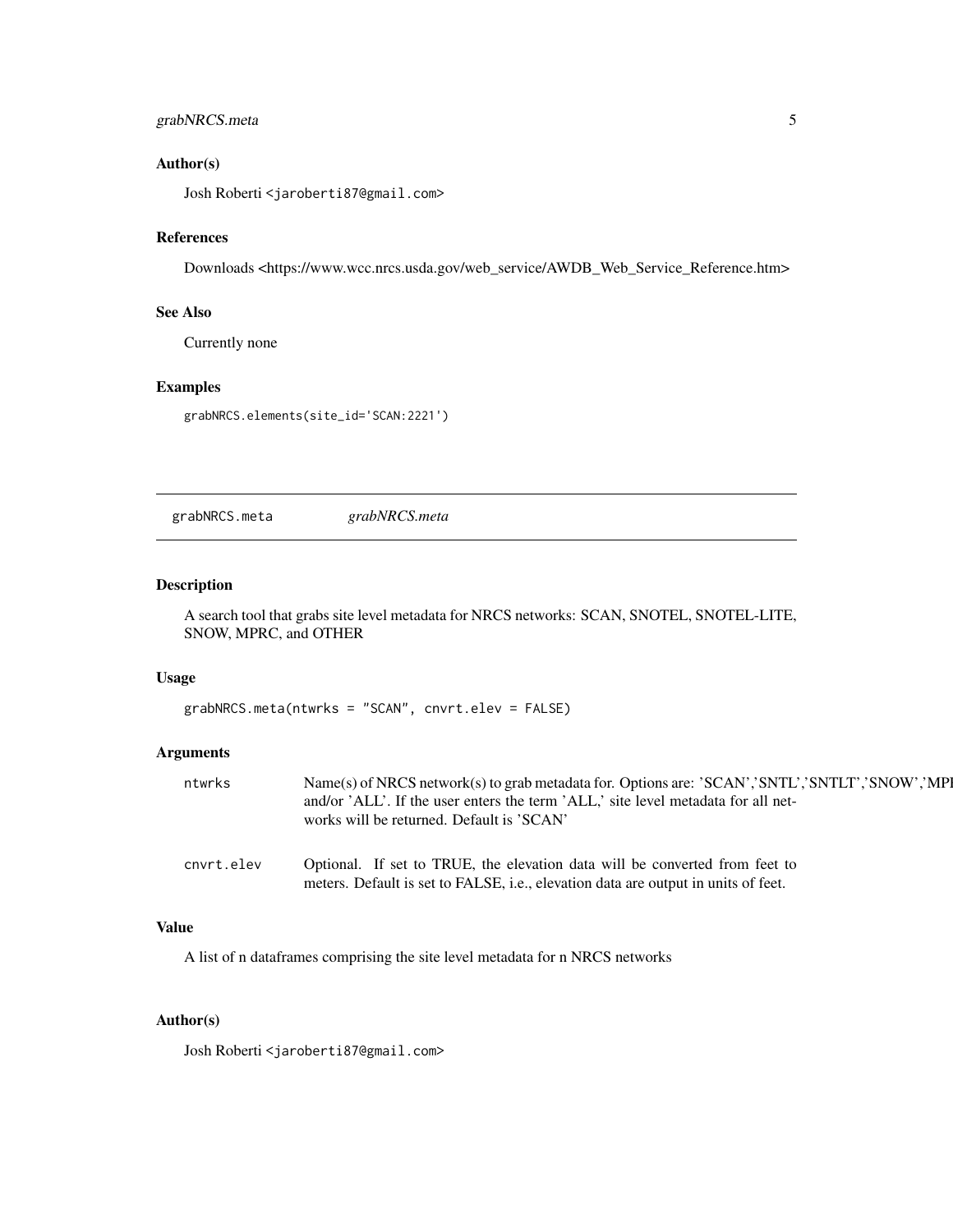#### <span id="page-5-0"></span>References

Downloads <https://www.wcc.nrcs.usda.gov/web\_service/AWDB\_Web\_Service\_Reference.htm>

#### See Also

Currently none

#### Examples

grabNRCS.meta(ntwrks="SCAN")

plotSCAN.windrose *plotSCAN.windrose*

#### Description

A wind rose plotting function for SCAN sites. For a given SCAN site ID, and requested period, a wind rose is output.

## Usage

```
plotSCAN.windrose(scan_site, DayBgn, DayEnd, speed_bins = 10, dir_bins = 15,
 units = c("metric", "imperial"))
```
### Arguments

| scan site  | The numeric ID for a valid SCAN site.                                                                   |
|------------|---------------------------------------------------------------------------------------------------------|
| DayBgn     | Specify the beginning date (as YYYY-MM-DD) for the returned data.                                       |
| DayEnd     | Specify the end date (as YYYY-MM-DD) for the returned data.                                             |
| speed_bins | Optional. The number of bins to return wind speeds in. Defaults to 10.                                  |
| dir_bins   | Optional. The number of bins to return wind directions. Defaults to 36 bins (10)<br>degree increments). |
| units      | Optional. The format speed data are returned in (either "metric" or "imperial").                        |

## Value

Returns a wind rose for the requested parameters as a ggplot2 object.

## Author(s)

Robert Lee <rhlee@colorado.edu>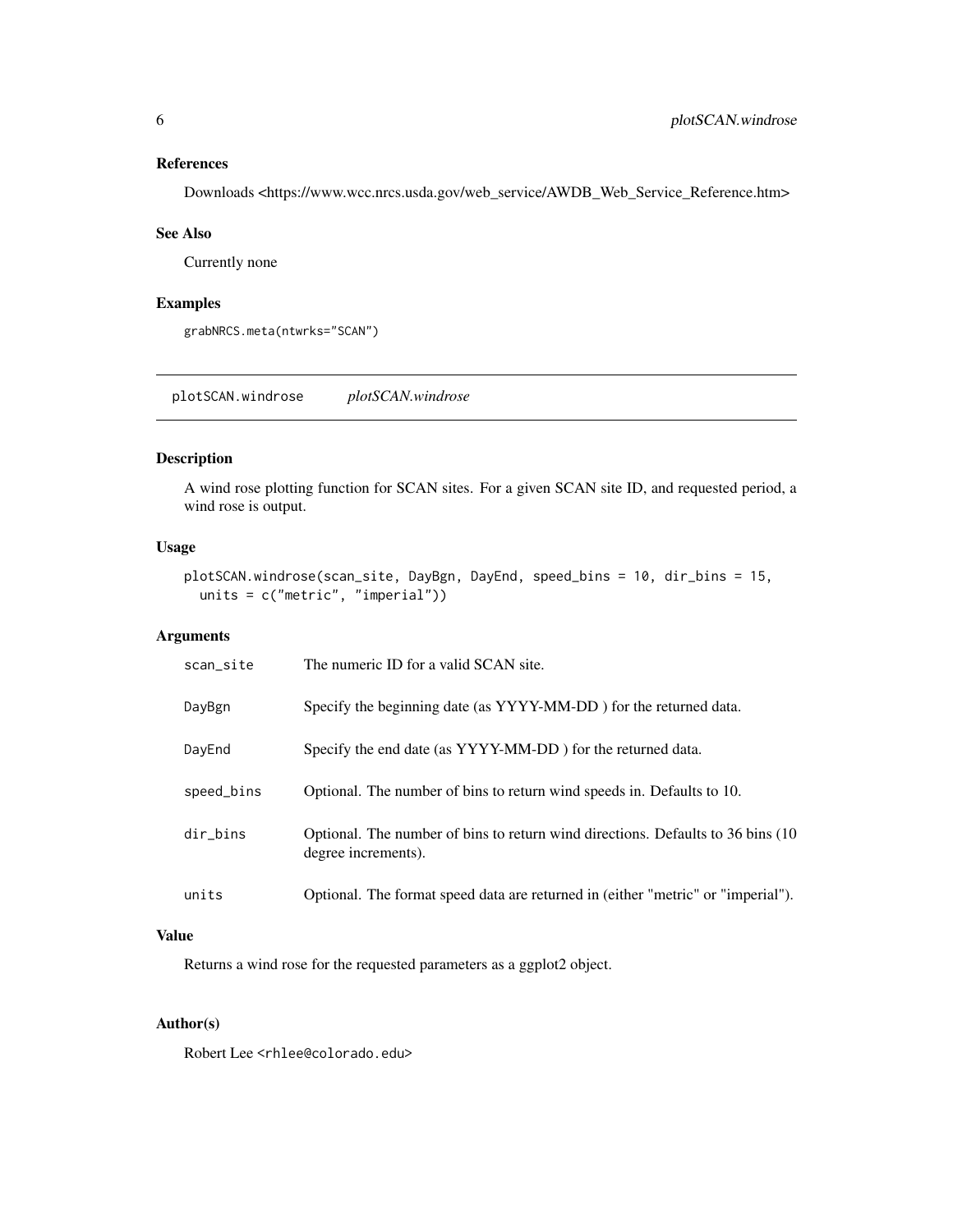## References

Downloads <https://wcc.sc.egov.usda.gov/reportGenerator>

#### See Also

grabNRCS.data()

## Examples

#Returns a wind rose for Nunn #1, for data for the period between Jan 1, 2017 and Feb 1, 2017. ## Not run:

```
plotSCAN.windrose(scan_site = 2017, DayBgn = "2017-01-01", DayEnd = "2017-02-01")
```
## End(Not run)